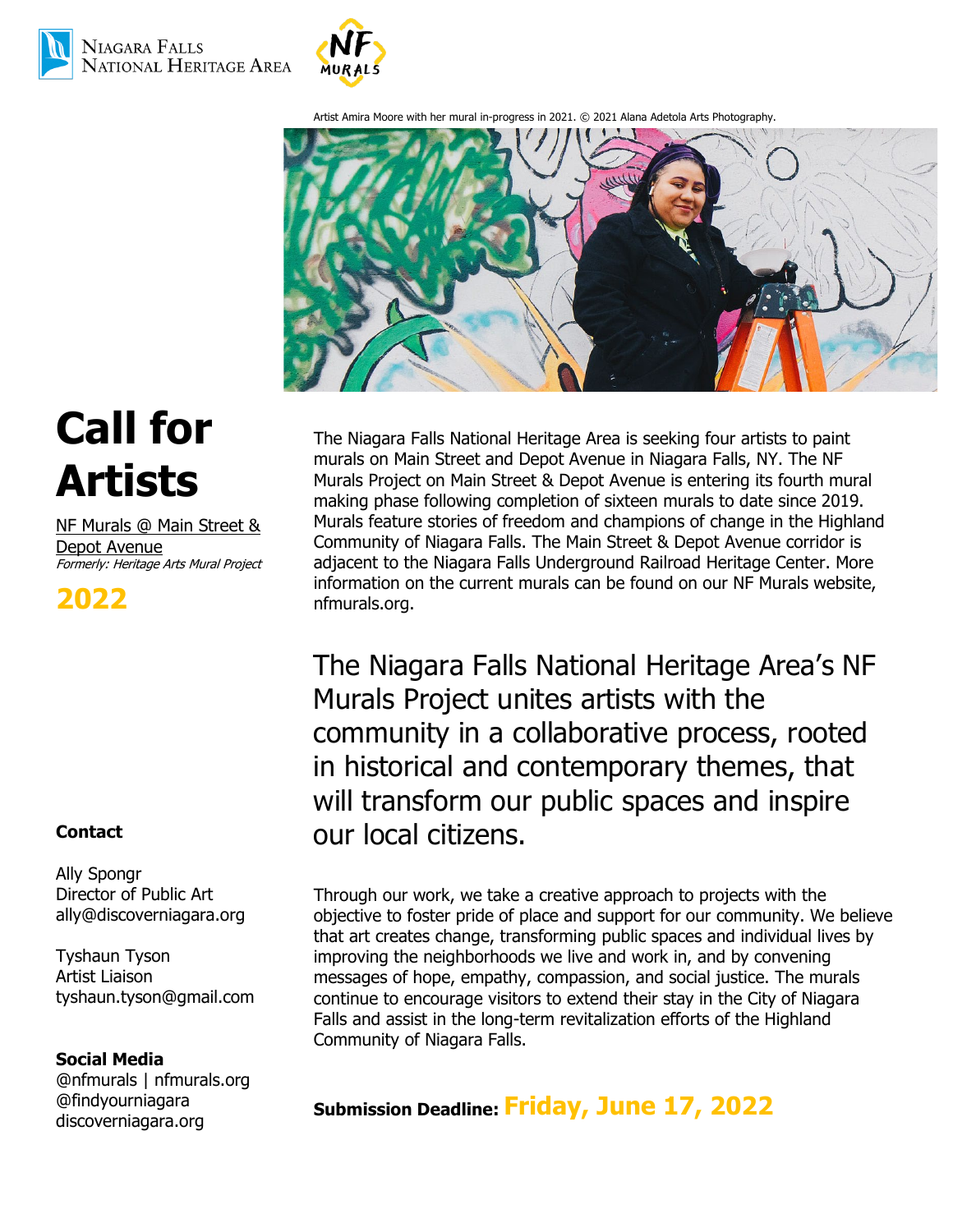



Artist Sara Zak painting her mural featuring community leaders for environmental justice on Main Street. © 2021 Alana Adetola Arts Photography.

#### **Mural Project Background**

Here in the Highland Community, many people are the most recent in a long line of Black residents whose presence in Niagara Falls made it one of the most important places of courage and resistance to oppression in the United States from the time of the Underground Railroad to today. These stories of heroism are documented and told at the adjacent Underground Railroad Heritage Center. The NF Murals Project will continue to share these stories and others as it relates to theme of freedom, and specifically what freedom means to the residents of Niagara Falls.

#### **Project Specifications**

- Any artist residing in Western New York or Southern Ontario are eligible to submit their qualifications for consideration. Experience with public art and/or large murals is preferred but not required.
- $\cdot$  Upon selection, artists will be given a set stipend for the project and all necessary materials will be provided by the Niagara Falls National Heritage Area. Artists may specify materials needed for their work.
- $\div$  Each mural may range from in size and will be executed on a prepped and primed concrete wall surface along Main Street and Depot Avenue.

#### **Artist Responsibilities**

- $\cdot \cdot$  Each selected artist will design and complete a mural which is responsive to community input.
- Artists will work with the project team to develop the concept of the mural.
- $\cdot \cdot$  Artists may be asked to participate in public programming around the mural making process.

We believe that public art fosters pride in neighborhoods, tackles blight, and builds appreciation for our history and heritage.